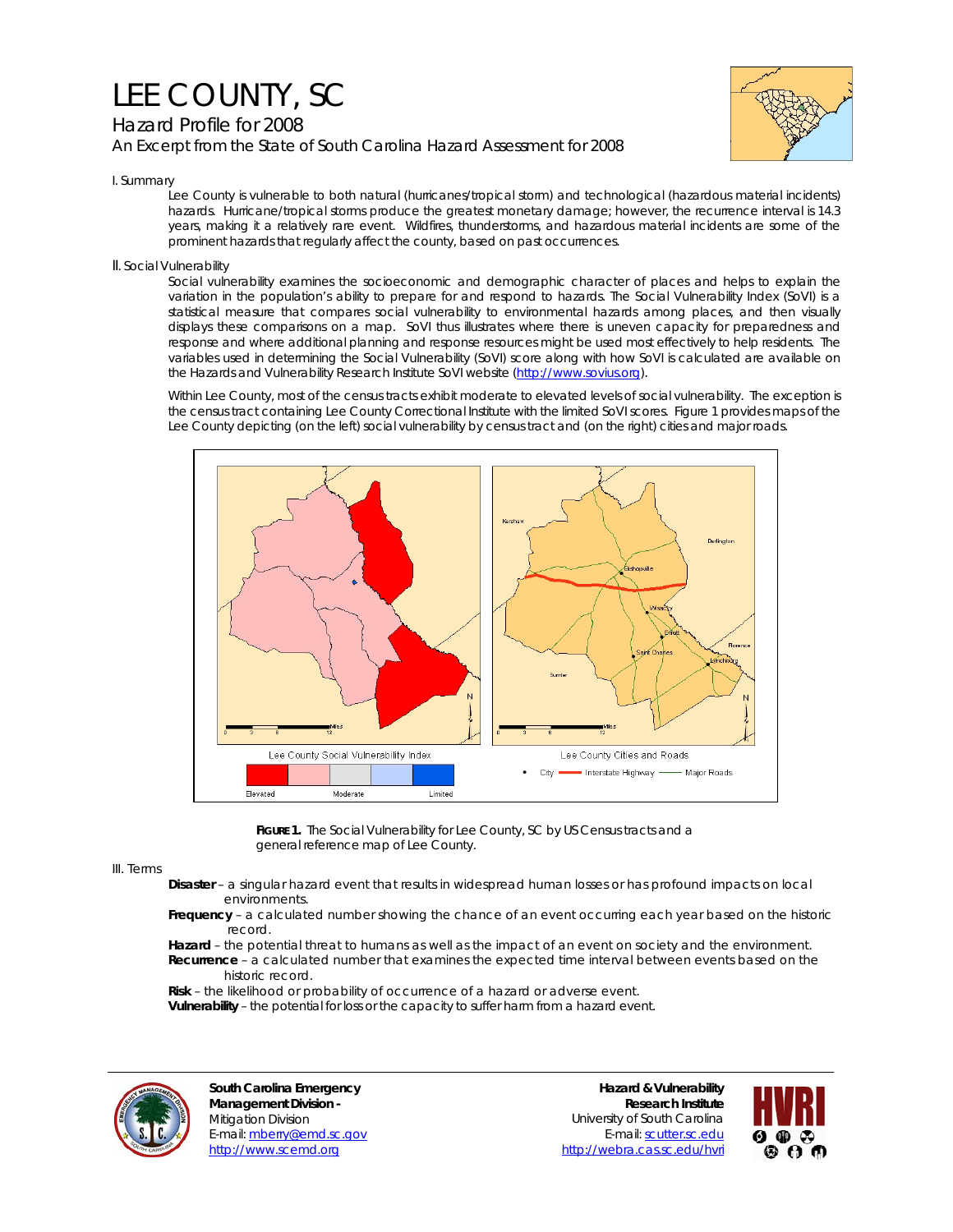## IV. Hazard Identification

The estimated recurrence of a hazard is a useful element (based on event frequency) for distinguishing between infrequent hazards like earthquakes, and frequent hazards such as hazardous materials incidents or traffic accidents. The most common hazard events in Lee County are hazardous material accidents, severe thunderstorms and wind, and wildfires. Earthquakes and drought are hazards with the lowest recurrence intervals. The recurrence and hazard frequency table can be seen in Table 1.

| <b>Hazard</b> <sup>a</sup>                                                                                                                                                                                                                                   | <b>Number of</b><br><b>Events</b> | <b>Years in</b><br><b>Record</b>                                                                                                                                             | Recurrence<br><b>Interval</b><br>(Years) | <b>Hazard Frequency</b><br>(Percent Chance<br>per Year) |
|--------------------------------------------------------------------------------------------------------------------------------------------------------------------------------------------------------------------------------------------------------------|-----------------------------------|------------------------------------------------------------------------------------------------------------------------------------------------------------------------------|------------------------------------------|---------------------------------------------------------|
| <b>Coastal Events</b>                                                                                                                                                                                                                                        |                                   |                                                                                                                                                                              |                                          |                                                         |
| Hurricane/Tropical Storm                                                                                                                                                                                                                                     | 11                                | 158                                                                                                                                                                          | 14.36                                    | 6.96                                                    |
| Ocean & Lake Surfb                                                                                                                                                                                                                                           | $\mathbf{1}$                      | 16                                                                                                                                                                           | 16.00                                    | 6.25                                                    |
| Waterspout                                                                                                                                                                                                                                                   | $\overline{0}$                    | 16                                                                                                                                                                           | $\star$                                  | $\star$                                                 |
| <b>Dam Failure</b>                                                                                                                                                                                                                                           |                                   |                                                                                                                                                                              |                                          |                                                         |
| <b>Drought</b>                                                                                                                                                                                                                                               | 1                                 | 59                                                                                                                                                                           | 59.00                                    | 1.69                                                    |
| <b>Flood</b>                                                                                                                                                                                                                                                 | 6                                 | 59                                                                                                                                                                           | 9.83                                     | 10.17                                                   |
| Fog                                                                                                                                                                                                                                                          | 0                                 | 12                                                                                                                                                                           |                                          |                                                         |
| <b>Geophysical Events</b>                                                                                                                                                                                                                                    |                                   |                                                                                                                                                                              |                                          |                                                         |
| Avalanche                                                                                                                                                                                                                                                    | $\overline{0}$                    | 49                                                                                                                                                                           | $\star$                                  | $\star$                                                 |
| Earthquake                                                                                                                                                                                                                                                   | $\mathbf{1}$                      | 310                                                                                                                                                                          | 310.00                                   | 0.32                                                    |
| Landslide                                                                                                                                                                                                                                                    | $\Omega$                          | 49                                                                                                                                                                           | $\star$                                  |                                                         |
| <b>Human-Induced Events</b>                                                                                                                                                                                                                                  |                                   |                                                                                                                                                                              |                                          |                                                         |
| <b>Civil Disturbance</b>                                                                                                                                                                                                                                     | $\sim$                            | $\overline{\phantom{a}}$                                                                                                                                                     |                                          |                                                         |
| Hazardous Materials (Hazmat)                                                                                                                                                                                                                                 | 57                                | 22                                                                                                                                                                           | < 0.50                                   | 259.09**                                                |
| <b>Nuclear Power Plant</b>                                                                                                                                                                                                                                   | $\overline{0}$                    | 8                                                                                                                                                                            | $\star$                                  |                                                         |
| Terrorism                                                                                                                                                                                                                                                    | $\Omega$                          | 29                                                                                                                                                                           | $\star$                                  | $\star$                                                 |
| <b>Transportation (Motor Vehicle)</b>                                                                                                                                                                                                                        | 3,273                             | 10                                                                                                                                                                           | < 0.50                                   | 32,730**                                                |
| <b>Severe Thunderstorm Events</b>                                                                                                                                                                                                                            |                                   |                                                                                                                                                                              |                                          |                                                         |
| <b>Funnel Cloud</b>                                                                                                                                                                                                                                          | $\Omega$                          | 16                                                                                                                                                                           | $\star$                                  | $\star$                                                 |
| Hail                                                                                                                                                                                                                                                         | 40                                | 59                                                                                                                                                                           | 1.48                                     | 67.80                                                   |
| <b>Heavy Precipitation</b>                                                                                                                                                                                                                                   | $\mathbf{1}$                      | 15                                                                                                                                                                           | 15.00                                    | 6.67                                                    |
| Lightning                                                                                                                                                                                                                                                    | $\mathbf{1}$                      | 16                                                                                                                                                                           | 16.00                                    | 6.25                                                    |
| <b>Thunderstorm &amp; Wind</b>                                                                                                                                                                                                                               | 77                                | 59                                                                                                                                                                           | 0.77                                     | 130.51**                                                |
| Tornado                                                                                                                                                                                                                                                      | 9                                 | 59                                                                                                                                                                           | 6.56                                     | 15.25                                                   |
| <b>Temperature Extremes</b>                                                                                                                                                                                                                                  | $\overline{0}$                    | 16                                                                                                                                                                           | $\star$                                  | $\star$                                                 |
| <b>Wildfire</b>                                                                                                                                                                                                                                              | 1,663                             | 21                                                                                                                                                                           | < 0.50                                   | 7,919.05**                                              |
| Winter Weather (Snow & Ice)                                                                                                                                                                                                                                  | 6                                 | 59                                                                                                                                                                           | 9.83                                     | 10.17                                                   |
| <sup>a</sup> Data Sources: National Climatic Data Center<br>(www.ncdc.noaa.gov/cgi-win/wwcgi.dll?wwEvent~Storm);<br>National Geophysical Data Center<br>(www.ngdc.noaa.gov/hazard/<br><sup>b</sup> Includes coastal flooding, coastal erosion, coastal winds |                                   | Unable to calculate (cannot divide by zero)<br>** Percent is greater than 100.00, therefore hazard can be<br>expected to occur more than once per year<br>- Data Unavailable |                                          |                                                         |

| TABLE 1. The Hazard Profile for Lee County, SC. |  |
|-------------------------------------------------|--|
|-------------------------------------------------|--|

V. Hazard Loss Information

When compared to South Carolina as a whole, Lee County has a lower probability of loss-producing hazards than the statewide average for all hazards. This comparison between the county and state in Figure 2 (page 3) shows hazards that exceeded the state mean in red type. Hazards affecting Lee County have historically produced fewer losses for the county when compared to the state as a whole.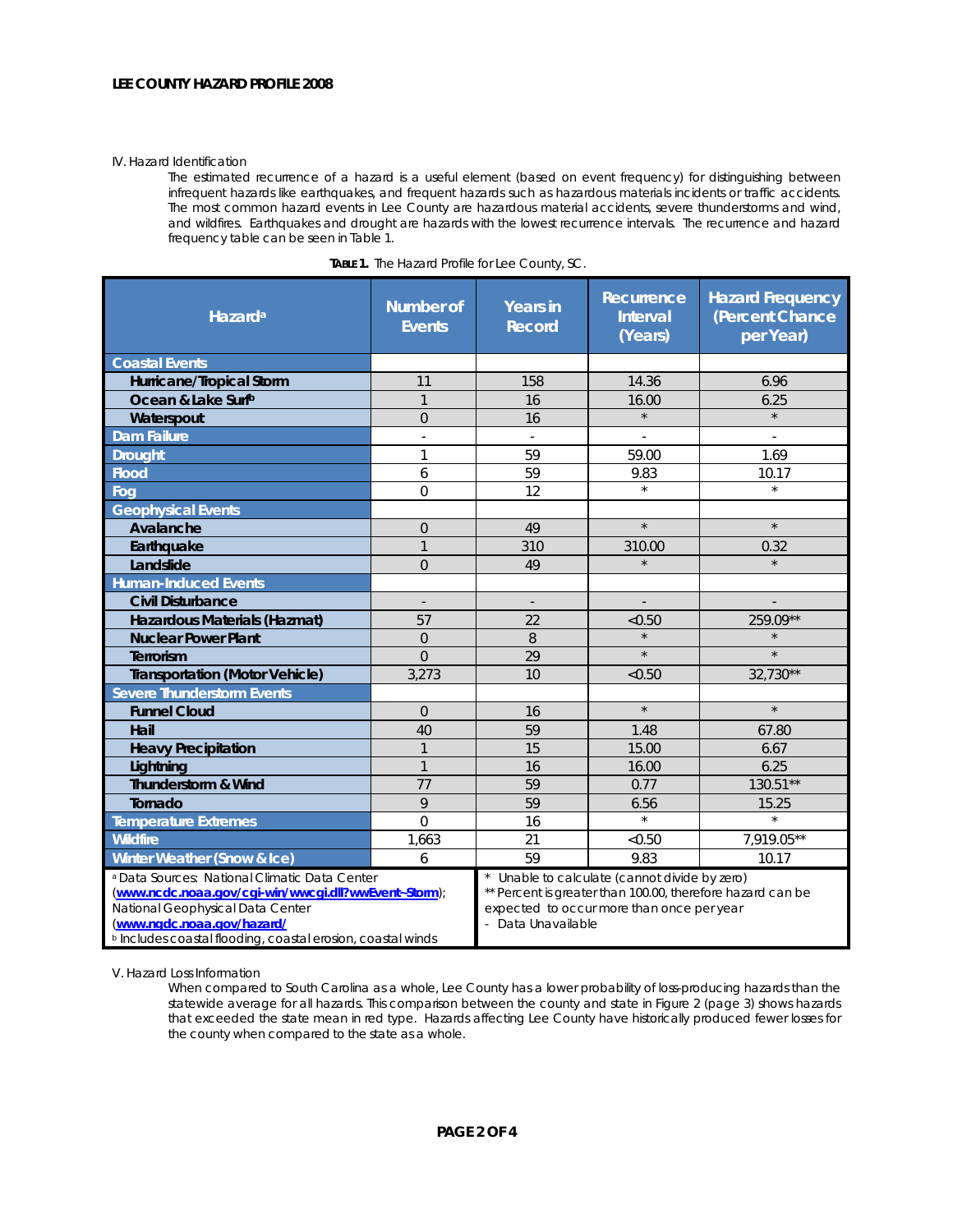

**Lee State Mean**

**FIGURE 2.** The historic loss causing hazard frequency between 1960 and 2008 for Lee County compared to South Carolina as reported in SHELDUS. Percentage numbers indicated in red are when the county total exceeds the state mean. Also, a hazard that is identified in the National Climatic Data Center Storm Data reports as a multiple event hazard (flooding, winter weather, coastal storm), and given a statewide or regional location, the impact of the event is equally distributed amongst the counties involved.

Another way of determining how vulnerable a county is to particular hazards is by examining the amount of damage caused by past events. In Figure 3 (page 4), the cumulative amount of damage from 1960 to 2008 based on twelve hazard types is computed from the Hazards and Vulnerability Research Institute's SHELDUS database (available at http://www.sheldus.org). The historic losses in Lee County exceed \$227 million, and are largely due to hurricanes and tropical storms, followed by drought, heat, winter weather, and severe thunderstorms. Hurricane/tropical storm represented 77% of the damage in Lee County. While significant for the county, these cumulative losses represent around 2% of the state's total overall, while 5% of the state's total damages are caused severe thunderstorms.